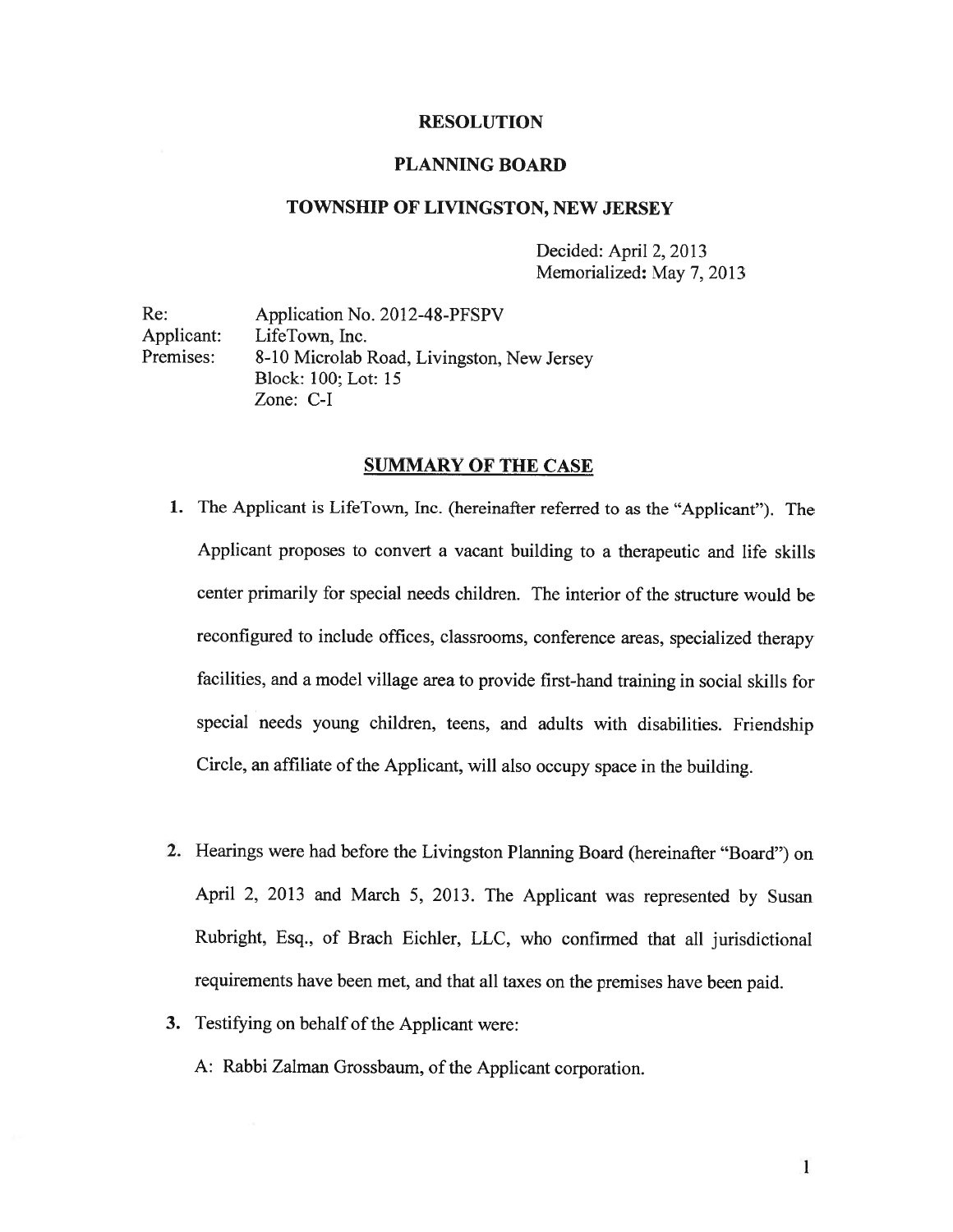B: Michael Lanzafama, of Casey & Keller, admitted as an exper<sup>t</sup> in planning, engineering and surveying, who supervised the preparation of the Site Plans and survey of the subject premises.

C: Brian Conway, admitted as an exper<sup>t</sup> in landscape architecture.

D: Lance Blake. admitted as an exper<sup>t</sup> in architecture, who designed the architectural plans for the Application.

- 4. No members of the public appeared either in suppor<sup>t</sup> of or in opposition to the Application.
- 5. The subject site has <sup>a</sup> vacant industrial building of approximately 43,940 square feet. The total area of the lot is approximately 4.3 acres, and the surroundings are <sup>a</sup> variety of commercial and industrial buildings, as well as <sup>a</sup> private school that serves children with special needs. The property has an unusual lot configuration in that it is wider than deep and has varying depths. There are two separate existing impervious parking areas. There are existing non-conforming setbacks, as set forth more particularly herein. The current impervious lot coverage measures 76%, which exceeds the Township Code limit of 75%. The Applicant proposes three small additions to the existing building to create <sup>a</sup> new entry foyer, additional storage space, and <sup>a</sup> loading area. The additions will increase the size of the building to approximately 47,057 square feet. The impervious lot coverage would be reduced to 61.89% by the elimination of parking spaces on the southerly side, as well as the installation of landscaped islands in the larger northerly parking area.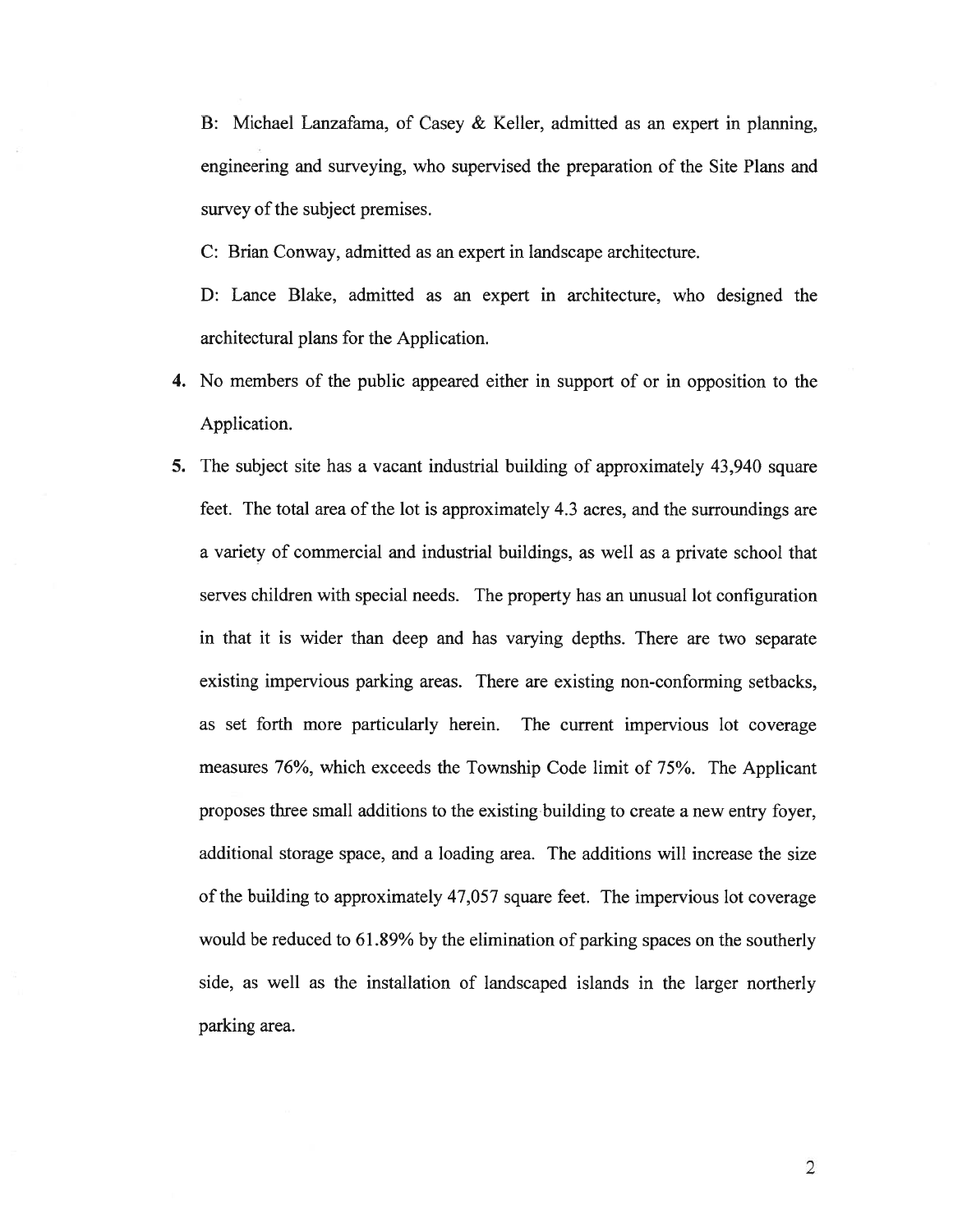- 6. The property currently has <sup>a</sup> total of 188 parking spaces which are proposed to be reduced to 132, all to be on the northerly side of the property. An outdoor grassed play area would replace the impervious southerly parking area and would be banked for future parking if needed. It could provide an additional 56 spaces. The conversion to the play area would contribute to the reduction of total impervious surface.
- 7. The proposed use of the building would not generate substantial parking since the majority of visitors would arrive by bus. The primary demographic to be served are special needs children, and they would normally arrive as par<sup>t</sup> of school groups visiting to participate in the program. Religious training would be conducted on the premises on Sundays, when there would be more individual vehicle traffic; but parking is still projected to be more than adequate. Occasional special events are not expected to generate any parking shortages; but the Applicant has arranged with owners of neighboring properties at 570 West Mt. Pleasant Avenue and 16 Microlab Road to use their parking areas on an as-needed basis for overflow for special occasions or events. The Applicant presented letters from those owners agreeing to enter into more formal agreements prior to the opening of LifeTown.
- 8. The Applicant proposed reduction of existing violations of the bulk requirements: A: The distance of <sup>a</sup> rear yard parking area from the building is currently <sup>4</sup> feet. Township Code § 170-118.C.(4) requires <sup>a</sup> 10-foot setback. The Applicant proposes to increase the separation to 5 feet, thus reducing any non-conformance to 5 feet; for which <sup>a</sup> variance is requested.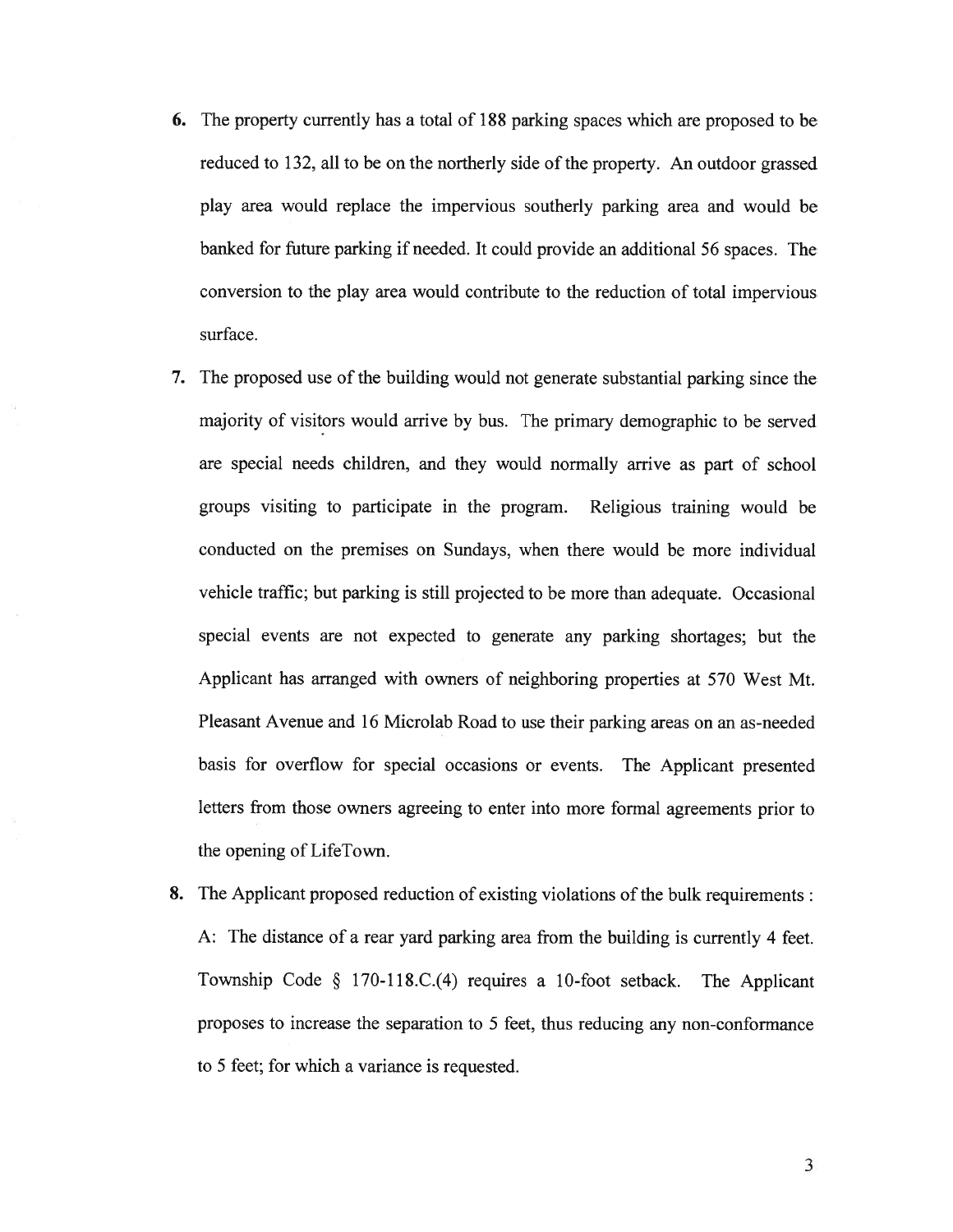B: Existing impervious coverage is 76%, whereas Township Code §170- 11 8.C.(8) allows <sup>a</sup> maximum of 75%. The Applicant would reduce impervious coverage to 61.89%, thus eliminating the non-conformance.

9. The Applicant requested several variances as follows:

(A) A total of 188 parking spaces are required pursuant to Code  $\S$  170-94.E.(1). The Applicant proposes 132 spaces; thus requesting <sup>a</sup> 56 parking space variance. (The parking requirements are based upon the use as <sup>a</sup> physical and mental health and rehabilitation center).

(B) <sup>A</sup> building height of 30.5 feet is proposed, whereas Code §. 170- 118.C.(1) allows <sup>a</sup> maximum of 28 feet; thus resulting in the reques<sup>t</sup> for <sup>a</sup> 2.5 foot (2 feet 6 inches) height variance.

(C) A minimum combined side yard setback of 32.15% (287 feet) is proposed, whereas Code  $\S$  170-118.C.(3) requires 35% (318) feet; thus resulting in <sup>a</sup> reques<sup>t</sup> for <sup>a</sup> 2.85% combined side yard variance.

(D) <sup>A</sup> minimum rear yar<sup>d</sup> setback of <sup>75</sup> feet is required by Code § 170- 118.C.(4), whereas 26.96 feet is proposed; resulting in <sup>a</sup> reques<sup>t</sup> for <sup>a</sup> 40.04 foot rear yard setback variance.

(E) The Applicant proposes light poles at <sup>a</sup> height of 24 feet, which exceeds the maximum of 18 feet permitted by Code  $\S$  170-94.B.(10); thus resulting in <sup>a</sup> reques<sup>t</sup> for <sup>a</sup> 6-foot variance.

(F) The Applicant proposes 3 wall signs, whereas only 1 wall sign per tenant is permitted by Code  $\S 170-90$ . L. (2); thus resulting in a variance request for 2 additional wall signs.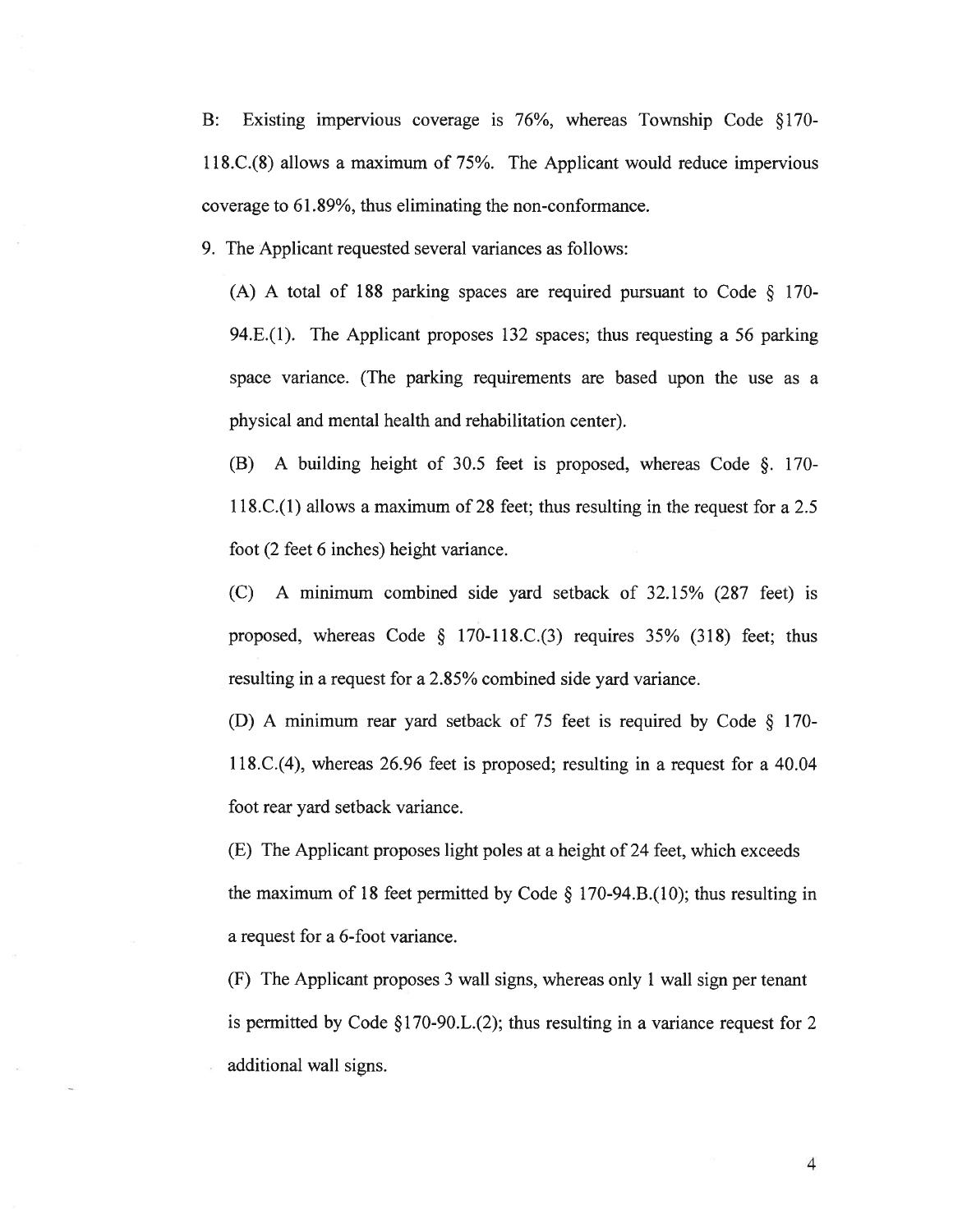(G) The proposed building, as completed, will have <sup>a</sup> front yard setback of 29.38 feet, whereas 50 feet is required. A front yard setback variance of 20.62 feet is requested from Code  $$170-118$ .C. $(2)(a)$ .

9. The Applicant originally also proposed <sup>a</sup> variance for <sup>a</sup> monument sign that would exceed the permitted size. In the course of the hearing the sign was reduced to conforming size and the reques<sup>t</sup> for <sup>a</sup> variance was withdrawn.

10. The Applicant also requested waivers of two design requirements:

A: Primary orientation of the building and primary pedestrian access will be from the side parking lot, not from the front street as required by Code § 170-73.D.(14). B: Sufficient landscape screening is required pursuan<sup>t</sup> to Ordinance 170- 73.B.(11) to create visual separation between different types of development.

# FINDINGS OF FACT

- 1. The Board finds that the proposed use is permitted in the C-1 Zone in that it meets the definition of <sup>a</sup> physical and mental health and rehabilitation center.
- 2. The Applicant will make substantial improvements to the interior and exterior of the building and to the grounds, including reducing impervious coverage, increasing landscaping, installing <sup>a</sup> new and attractive design in signage, and that

Ÿ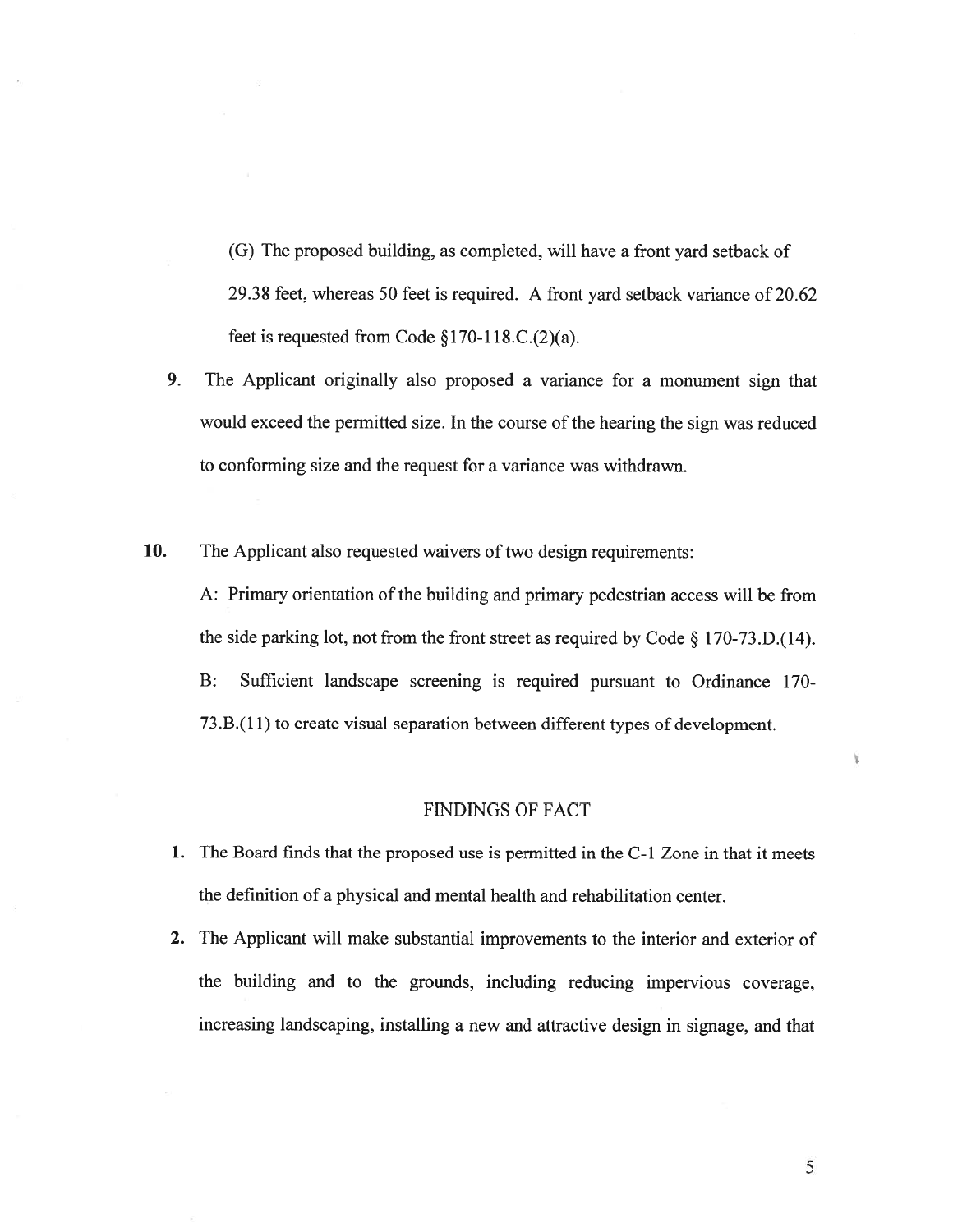proposed use will serve <sup>a</sup> public need for services to be provided to children and others with special needs or handicaps.

3. The following actions on the design waivers requested are taken:

A: <sup>A</sup> waiver is requested so that primary orientation of the building and primary pedestrian access will be from the northerly side parking lot, not from the front street, as required by Township Code § 170-73.D.(14). The Applicant presented testimony and proo<sup>f</sup> that the proposed main entrance will directly face the parking area, that there is very little, if any, pedestrian traffic that will utilize the facility, that the location of the entrance in proximity to the parking area and where buses can discharge and pickup will best meet the needs of the population to be served, and that the new landscaping on the site will improve the esthetic appearance of the premises.

B: The Board finds that sufficient landscape screening is provided and that no waiver of the requirements of Code  $\S 170-73.B.(11)$  is needed.

4. The Board finds that the parking variance can be granted because the Applicant has presented testimony that there will be sufficient parking provided to meet the needs and uses of the proposed facility. The majority of children attending will either come in groups by bus or be dropped off by car; and that there will be little need of any additional parking, excep<sup>t</sup> in rare instances when there may be special events. To meet those occasional needs, the Applicant will enter into agreements with owners of neighboring properties so that any overflow parking needs can be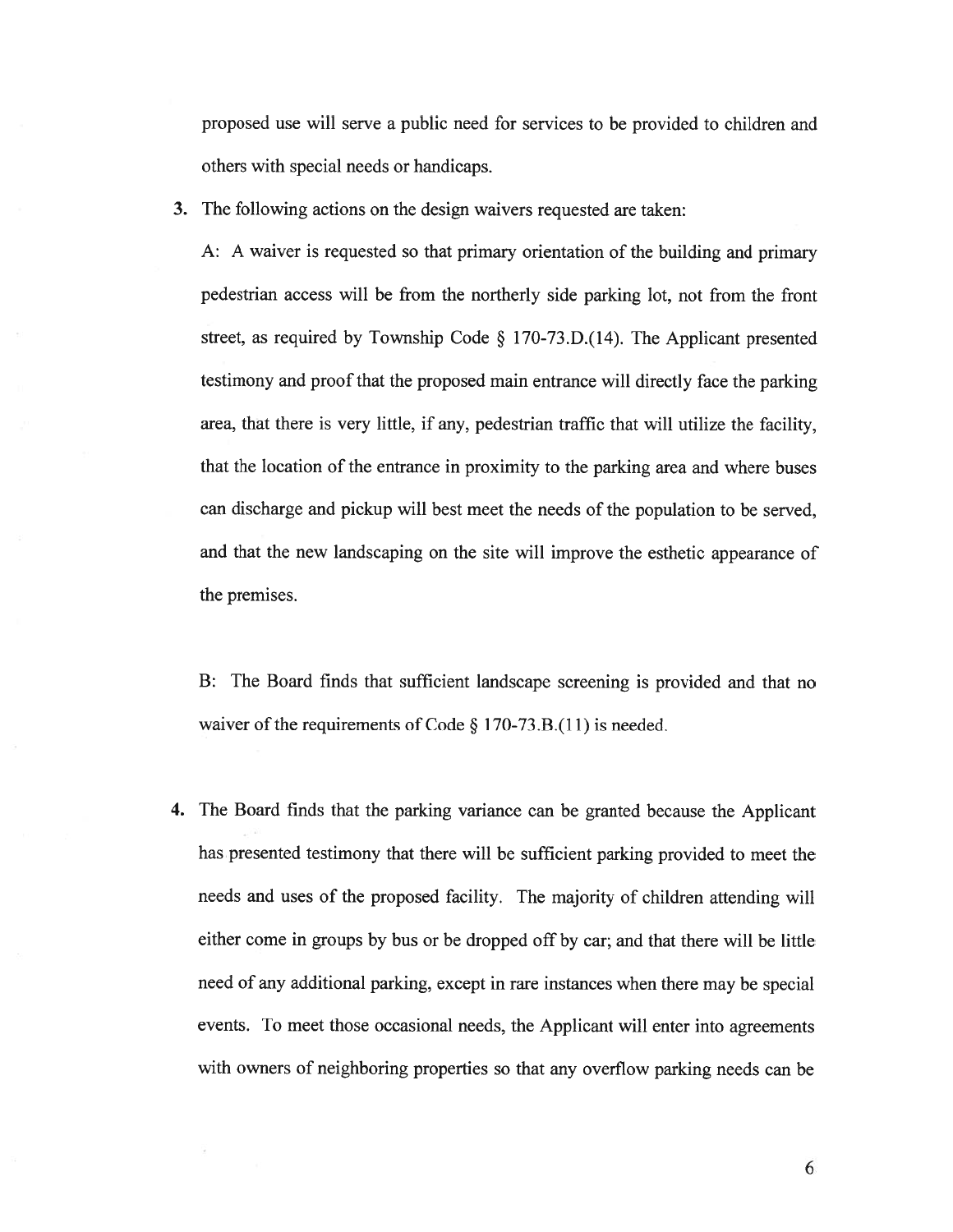met on those properties. Additionally, the Applicant has agreed to bank an area that can accommodate 56 additional parking spaces in the event there is <sup>a</sup> future change of operations or use that would require greater than 132 parking spaces on site.

- 5. The bulk variances requested by the Applicant can be granted without any substantial detriment to the public goo<sup>d</sup> and will not substantially impair the intent and purpose of the zoning plan or zoning ordinance. The benefits of the variances will outweigh any possible detriment. The building is being enhanced esthetically and the use will meet the needs of the public by providing an appropriate facility to improve the lives of special needs children, teens and adults. Because of the unusual shape of the property. and it being far wider than deep, the setback proposals are reasonable and sufficient. Screening will be provided to preven<sup>t</sup> any detriment to adjoining property owners. Furthermore, the proposed project with the variances will presen<sup>t</sup> <sup>a</sup> more appropriate zoning than required by the Code.
- 6. Under Code §170-90.L.(3), Friendship Circle and LifeTown are each entitled to one wall sign that can be <sup>p</sup>laced on an entrance wall or <sup>a</sup> wall facing <sup>a</sup> street or on <sup>a</sup> canopy; provided that they are uniform in terms, design, colors, height of background, style and height of lettering and position on <sup>a</sup> building wall. Applicant agreed that Friendship Circle logo wall signs and the LifeTown wall signs will be of the same color as the LifeTown canopy sign and that there would be no background colors other than the color of the wall to which affixed.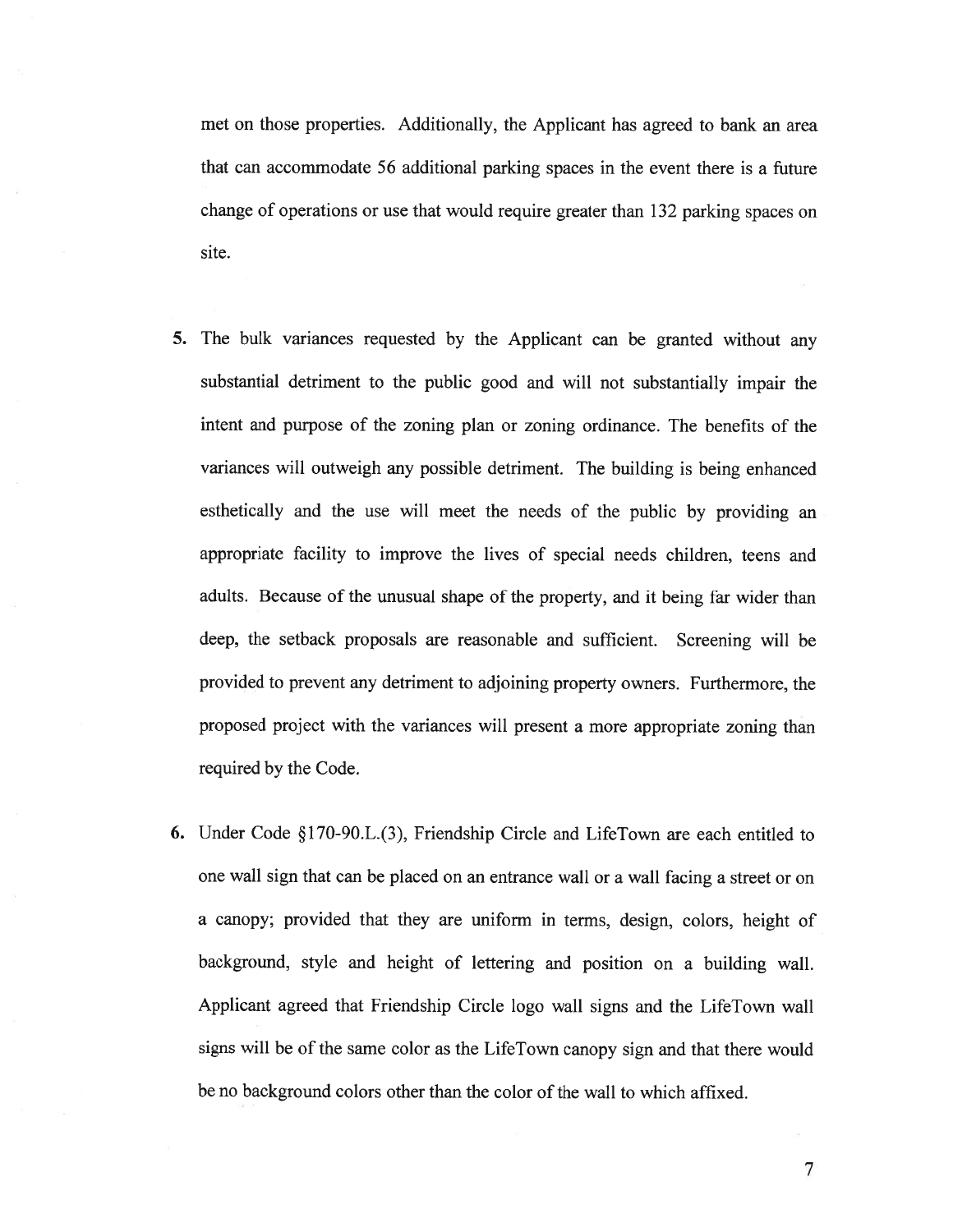- 7. <sup>A</sup> LifeTown sign may be <sup>p</sup>laced on the canopy as <sup>a</sup> matter of right, but <sup>a</sup> variance is required for it to extend above the top of the canopy. <sup>A</sup> Friendship Circle sign may be placed on the southerly façade as <sup>a</sup> matter of right because that wall has <sup>a</sup> secondary entrance to the building. The proposed adjacent LifeTown sign would require <sup>a</sup> variance as an additional sign for that occupant. The Friendship Circle logo proposed for the tower having been abandoned, no other wall signs for either occupan<sup>t</sup> are proposed. The total wall sign proposals remaining are two for LifeTown and one for Friendship Circle.
- 8. During the course of the hearing the Applicant amended Plans and also agreed to certain conditions or modifications as follows:

A: A board-on-board fence shall be added along the rear property line in the area where there is no room for plantings to provide a buffer for the adjoining hotel property.

B: The play area shall be banked for future parking needs, and no permanen<sup>t</sup> structures shall be built thereon.

C: The sidewalk from the handicap parking area facing the main entrance shall be widened from 6 feet to 7 feet in width.

D. A sign stating "No Right Turn" shall be placed to preven<sup>t</sup> cars exiting the main parking area from turning the wrong way into the easterly end of the one way driveway that serves the main entrance of the building, and the location of the "Do Not Enter" at the rear of the building shall be reevaluated and altered subject to the approval of the Township Engineer.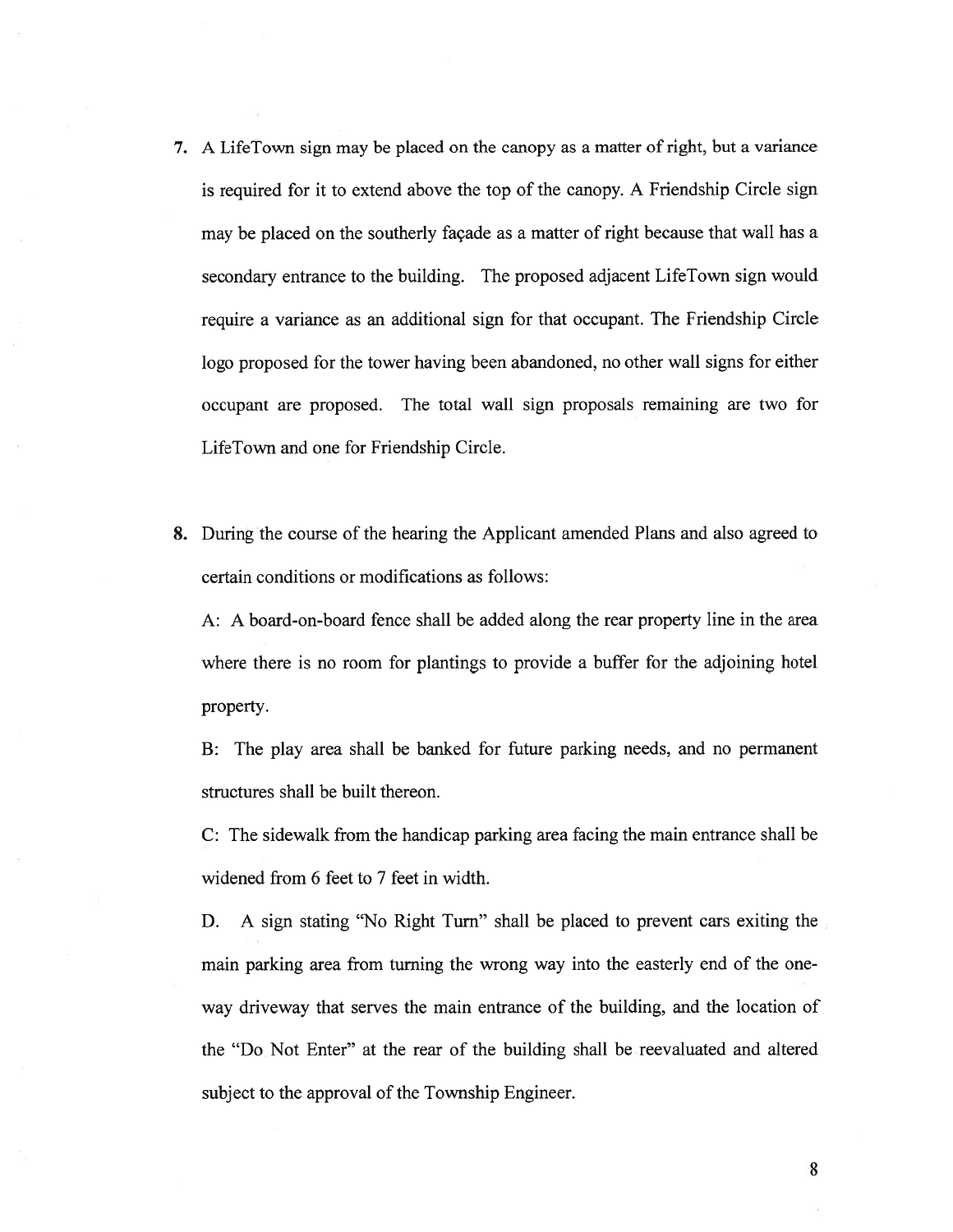E: The Applicant shall add mix of evergreen and elm trees along the rear of the property.

F: The southerly driveway entrance sign shall be amended to read "Service Entrance Only", and <sup>a</sup> "Pedestrian Crossing" sign shall be added at the crosswalk between the building and the play area

G: The logo sign for the "Friendship Circle" shall be the same color as the LifeTown wall sign lettering and the wall signs shall not have any background design and/or coloring.

H: If <sup>a</sup> mural is included in <sup>a</sup> façade of the building, it shall not depict activities within the building, or contain any lettering or words or logos, unless <sup>a</sup> variance permitting it as an additional sign has been obtained from the Board.

I: The lettering on the entrance canopy shall be reduced in size to <sup>a</sup> width of 30 feet and <sup>a</sup> height of 3 feet 4 inches. That would be within the 100 square foot maximum permitted, but would exceed the width limit of 20 feet. The sign would continue to project above the canopy. A width variance from Code §170- 90.L.(2)(c) would be required, as well as a variance from the Code  $\S$  170- $90.L.(2)(h)[1]$  prohibition against a sign extending above the canopy.

J: The proposed logo on the side of the tower shall be eliminated.

K: Friendship Circle and LifeTown wall signs shall be of the same color as the LifeTown canopy sign and there shall be no background color other than the color of the wall to which signs are affixed.

L: The facility shall not permit more than two parties at any one time.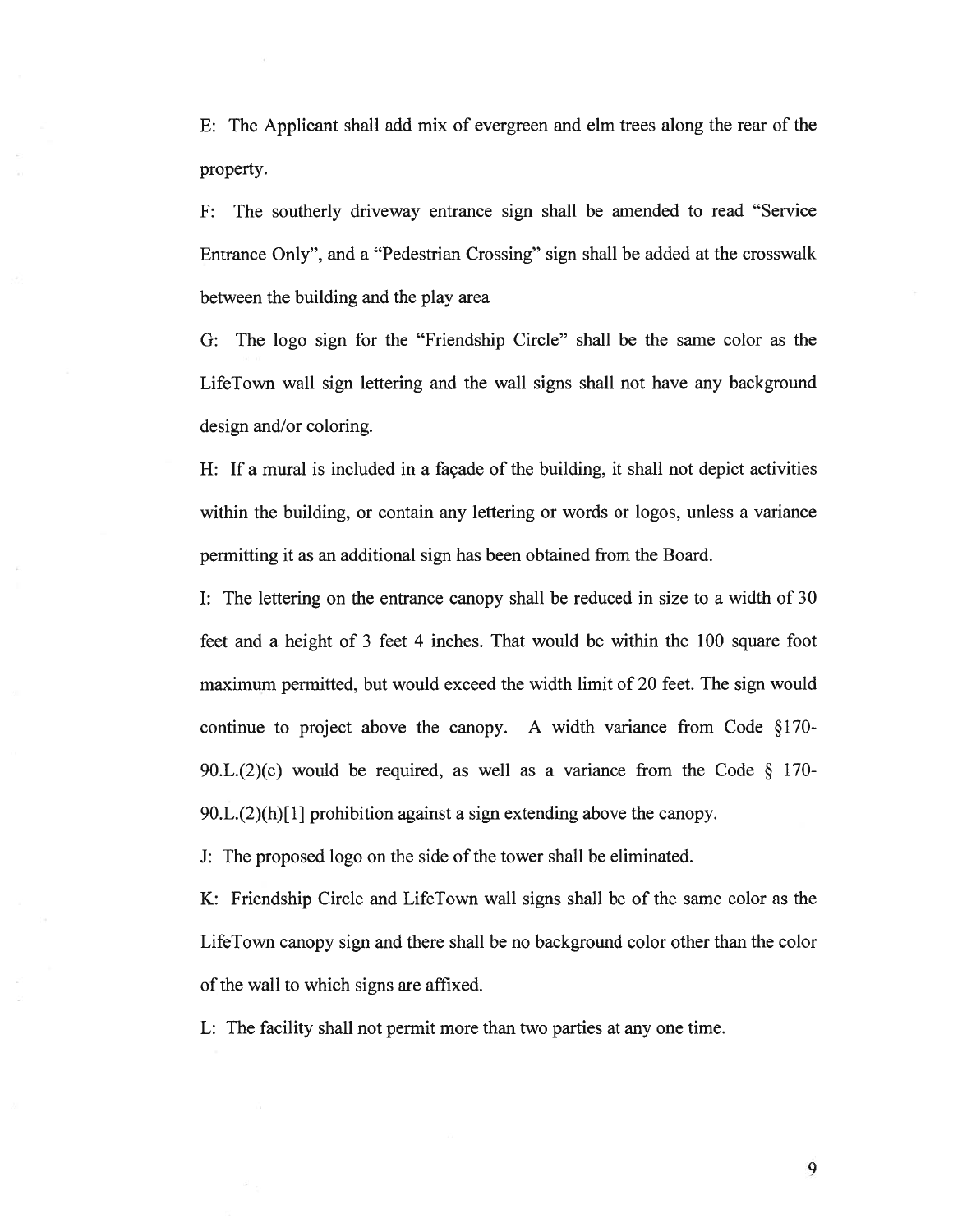M: Shared Parking Agreements for use of 570 W. Mt. Pleasant Avenue and 16 Microlab Road shall be submitted to the Zoning Officer and the Board Attorney for their approval and shall then be signed before <sup>a</sup> C.O. is issued. If <sup>a</sup> shared parking agreemen<sup>t</sup> terminates for any reason, the Applicant shall notify the Zoning Officer and the Board Secretary without delay.

9. No members of the public appeared either in suppor<sup>t</sup> of or in opposition to the Application.

#### CONCLUSIONS OF THE BOARD

- 1. The Board finds that the subject property is in the C-I Zone and that the proposed use is permitted.
- 2. Upon the findings set forth above, the Application for Preliminary and Final Site Plan approval is granted with variances and subject to the terms and conditions herein.
- 3. The Board grants the design waiver permitting both the orientation of the building and pedestrian access to be toward the side parking area and not to the front street. The Board finds that the building is properly oriented in terms of its projected use, that there will be very little pedestrian traffic that will need access from the front street, that the vast majority of visitors will enter by bus or other vehicle and that the side orientation will provide <sup>a</sup> more safe and efficient means of dropping off and picking up the children who will be the primary users of the facility.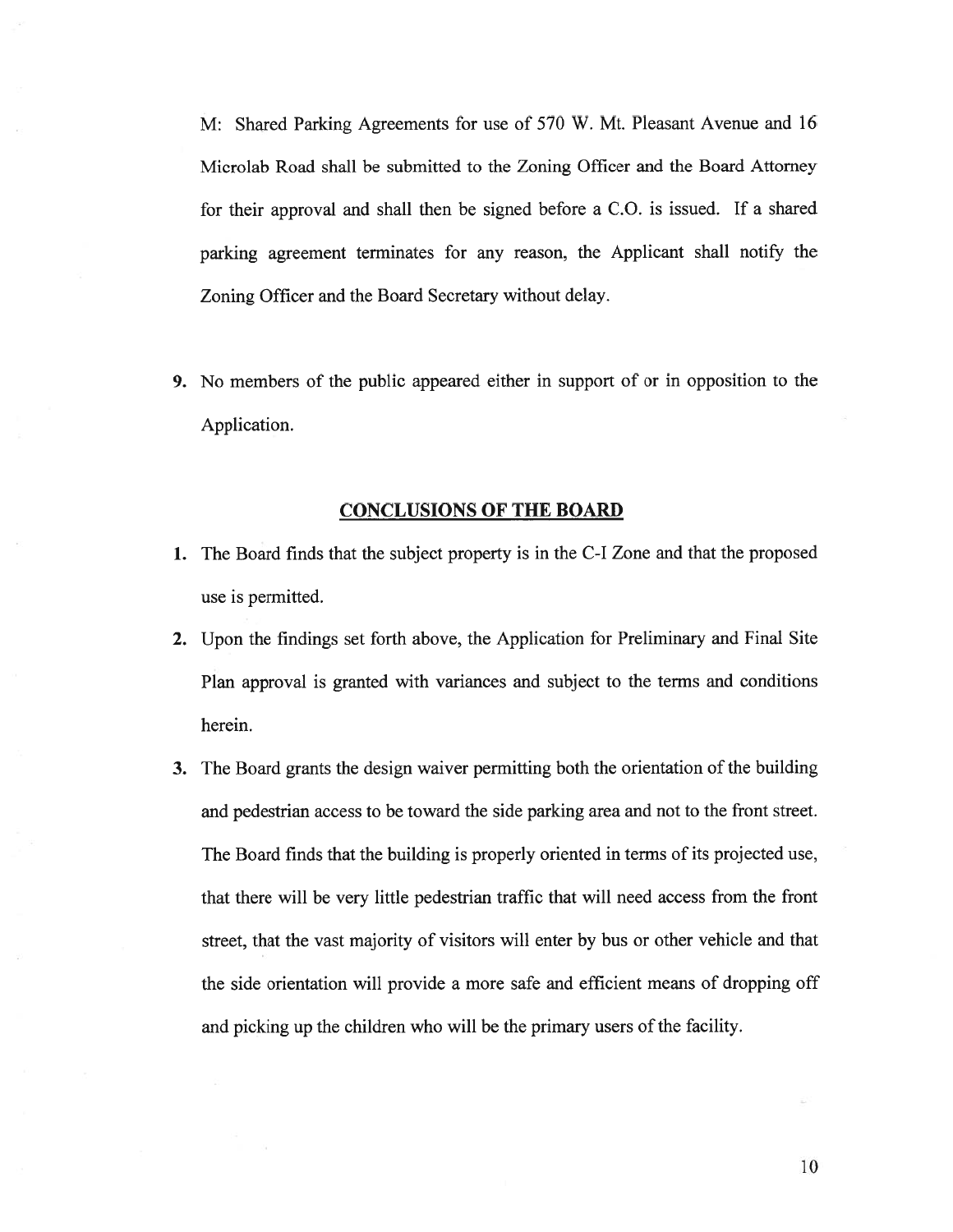- 4. The Board finds that it has no jurisdiction over the design of <sup>a</sup> mural for the building's façade; provided that it is not <sup>a</sup> sign. No wording, lettering, logo or depiction of activities to be carried out in the building shall be incorporated into any façade mural unless the Applicant has received <sup>a</sup> variance from the Board permitting such <sup>a</sup> sign.
- 5. The Applicant requested <sup>a</sup> variance from the Code §170-118.C.(4) requirement that an off-street parking area in <sup>a</sup> rear yard not be nearer than 10 feet to any building. The Board finds that no parking subject to that provision is proposed under the Application. The requested variance is not necessary.
- 6. Approval of the Application is subject to the following variances which the Board grants for the reasons stated above in the Findings of Fact:
	- A. Subject to the banking of 56 spaces in the play area, the Board grants <sup>a</sup> 56 parking space variance to allow 132 spaces, whereas 188 parking spaces are required pursuan<sup>t</sup> to Township Code § 170-94. E.( I) for a. <sup>p</sup>hysical and mental health and rehabilitation center.
	- B. <sup>A</sup> variance from the Code § 170-94.G.(1) provision that banking of parking spaces is permitted when the space is banked for <sup>a</sup> possible future change in "use" is granted to allow the banking of 56 spaces against <sup>a</sup> possible increase in the level of operation of the use approved by this resolution.
	- C. The Board grants <sup>a</sup> building height variance of 2.5 feet (2 feet 6 inches) to allow <sup>a</sup> building height of 30.5 feet, whereas <sup>a</sup> maximum of 28 feet is permitted under Code § 170-1 18.C.(1).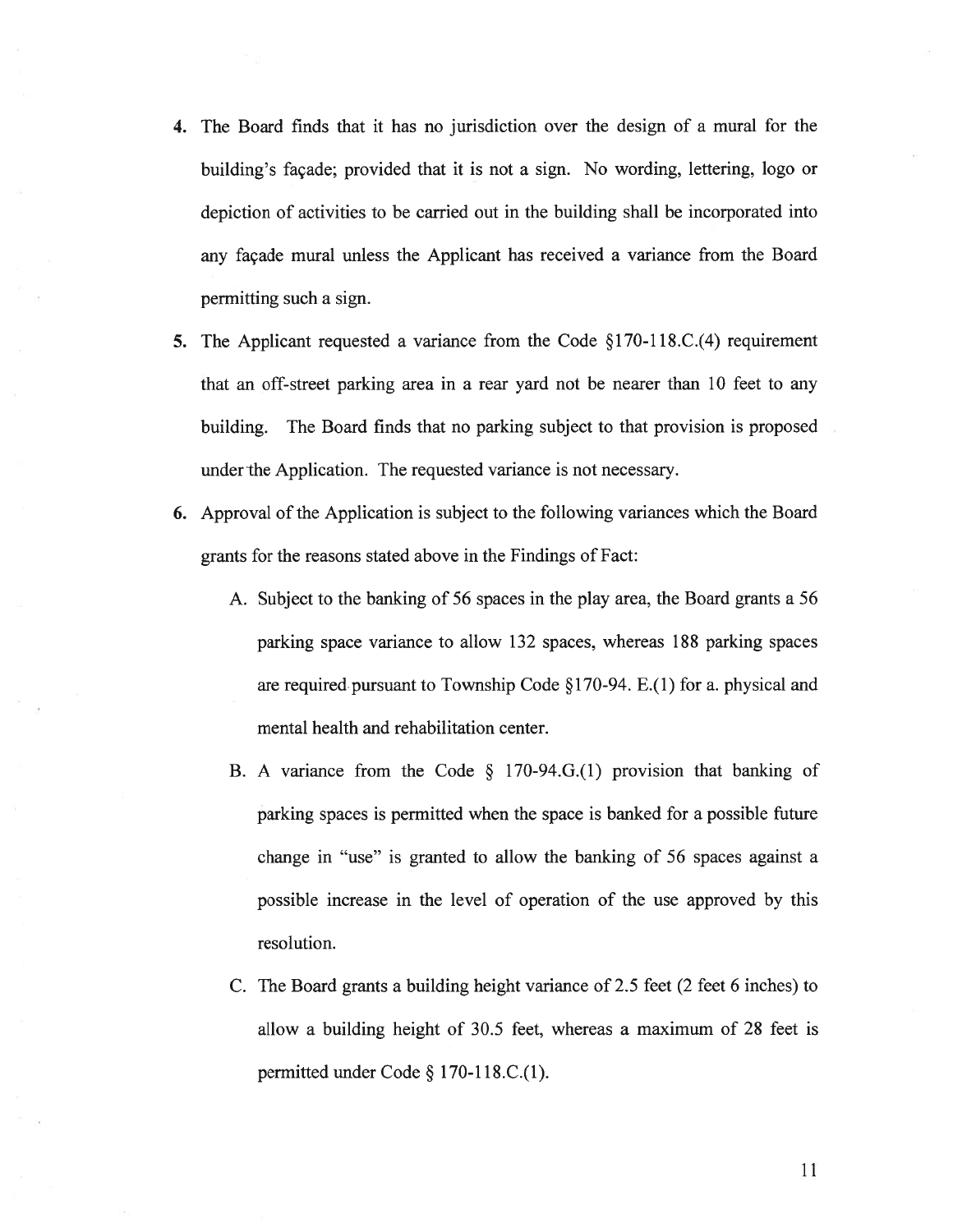- D. The Board grants <sup>a</sup> variance of 2.85% from the minimum combined side yard setback requirements of Code § 170-118.C.(3), to permit a 32.15% combined side yard setback, whereas 35% is required by said Ordinance.
- E. The Board grants <sup>a</sup> rear yard setback variance of 48.04 feet to permit <sup>a</sup> rear yard setback of 26.96 feet, whereas 75 feet is required by Code §170- 1 18.C.(4).
- F. The Board grants <sup>a</sup> variance of <sup>6</sup> feet from Code § 170-94.B.(10) to permit <sup>a</sup> 24-foot light pole height, whereas 18 feet is the maximum permitted.
- G. The Board grants <sup>a</sup> variance from Code § <sup>1</sup> 70-90.L.(2) to permit <sup>a</sup> second LifeTown wall sign to be installed on the southerly façade.
- H. The Board grants <sup>a</sup> 20.62-foot front yard setback variance to permit <sup>a</sup> front yard setback of 29.38 feet, whereas 50 feet is required pursuan<sup>t</sup> to Code §170-118.C.(2)(a).
- I. The Board grants <sup>a</sup> variance of 12.0 feet to allow <sup>a</sup> setback of parking from the front street of 38.0 feet where 50 feet is required pursuan<sup>t</sup> to Code § 170-118.C.(2)(a)[1].
- J. The Board grants <sup>a</sup> variance of 10 feet to permit the sign on the canopy to have a length of 30 feet where only 20 feet are permitted under Code  $\S$  $170-90.L.(2)(c).$
- K. The Board grants <sup>a</sup> variance of not to exceed 3 feet 4 inches from the prohibition in Code  $\S170-90.L.(2)$  so as to permit the sign on the canopy to extend above the canopy.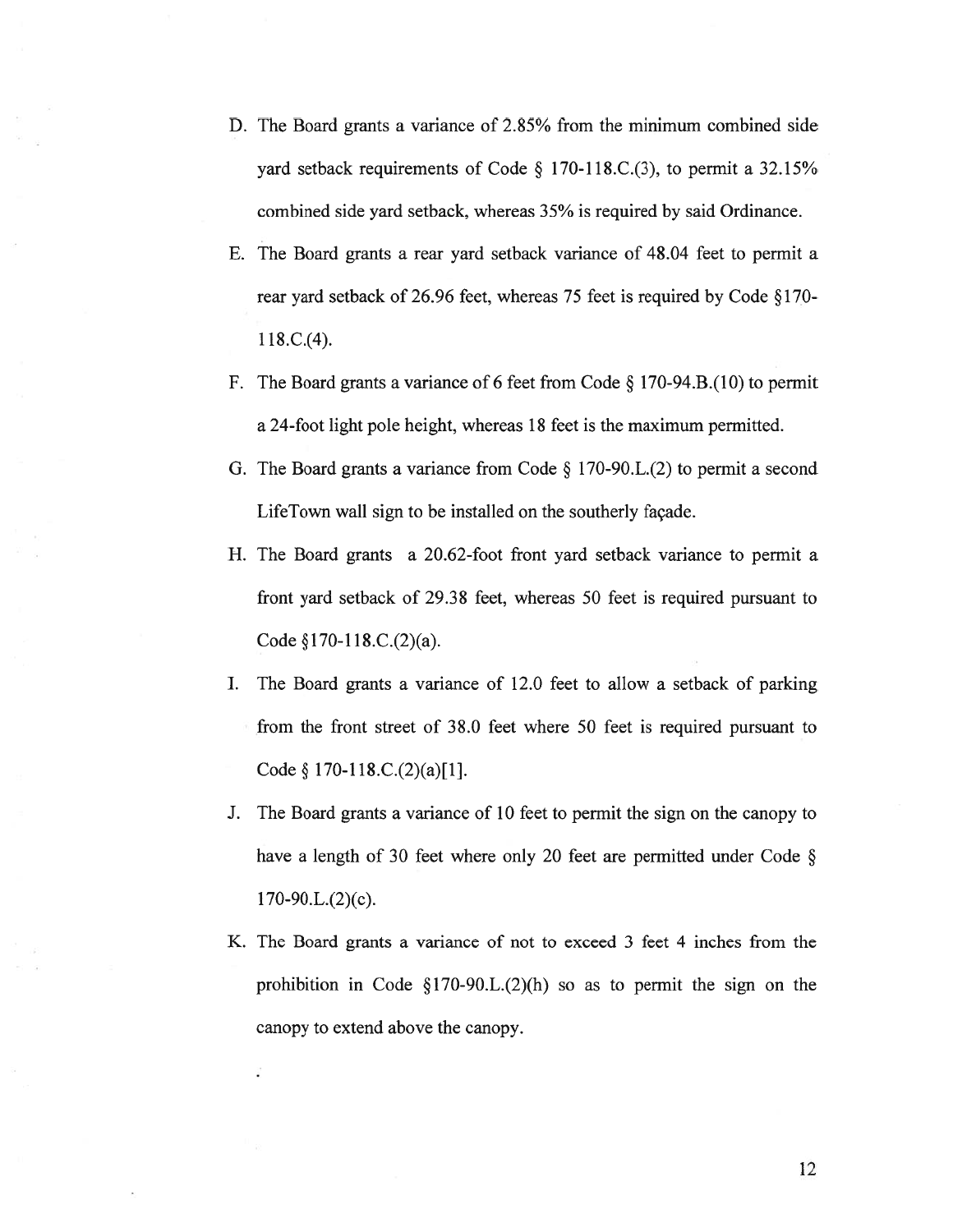- 7. The approval herein is subject to all of the Conditions set forth in the Findings of Fact above and to the Board's Model Conditions of Approval numbered 1 through 16, 18 and 19 attached hereto and hereby incorporated in this Resolution.
- 8. The following conditions shall be met before any permits are issued: Model Conditions of Approval numbered 6, 8.a, 11, 14.a and 18.
- 9. The following conditions shall be met before any certificate of occupancy is issued: Conditions  $A - K$  and M in Findings of Fact 8 above, and Model Conditions of Approval numbered 8.b, 14.b-14.d, 15 and 19.

NOW THEREFORE, for the reasons set forth herein and as stated on the record by the Members of the Planning Board of the Township of Livingston, it is resolved that Preliminary and Final Site Plan approval, with variances, be and are hereby granted and approved, subject to the terms and conditions as set forth herein.

This Resolution is <sup>a</sup> memorialization of the decision of the Livingston Planning Board made on April 2, 2013 wherein Board Members Dinar, Meade, Klein. Kimmel, Ratner, Kalishman, and Alternate No. 2 Wishnew (in place and stead of Member Leopold) voted in accordance with the terms and conditions set forth herein, the remaining Members having been absent from said hearing or not being eligible to vote.

 -• - --•— -\_\_\_\_\_\_\_\_\_\_\_\_\_\_\_\_\_\_\_\_\_\_\_ Peter M. Klein, Chairperson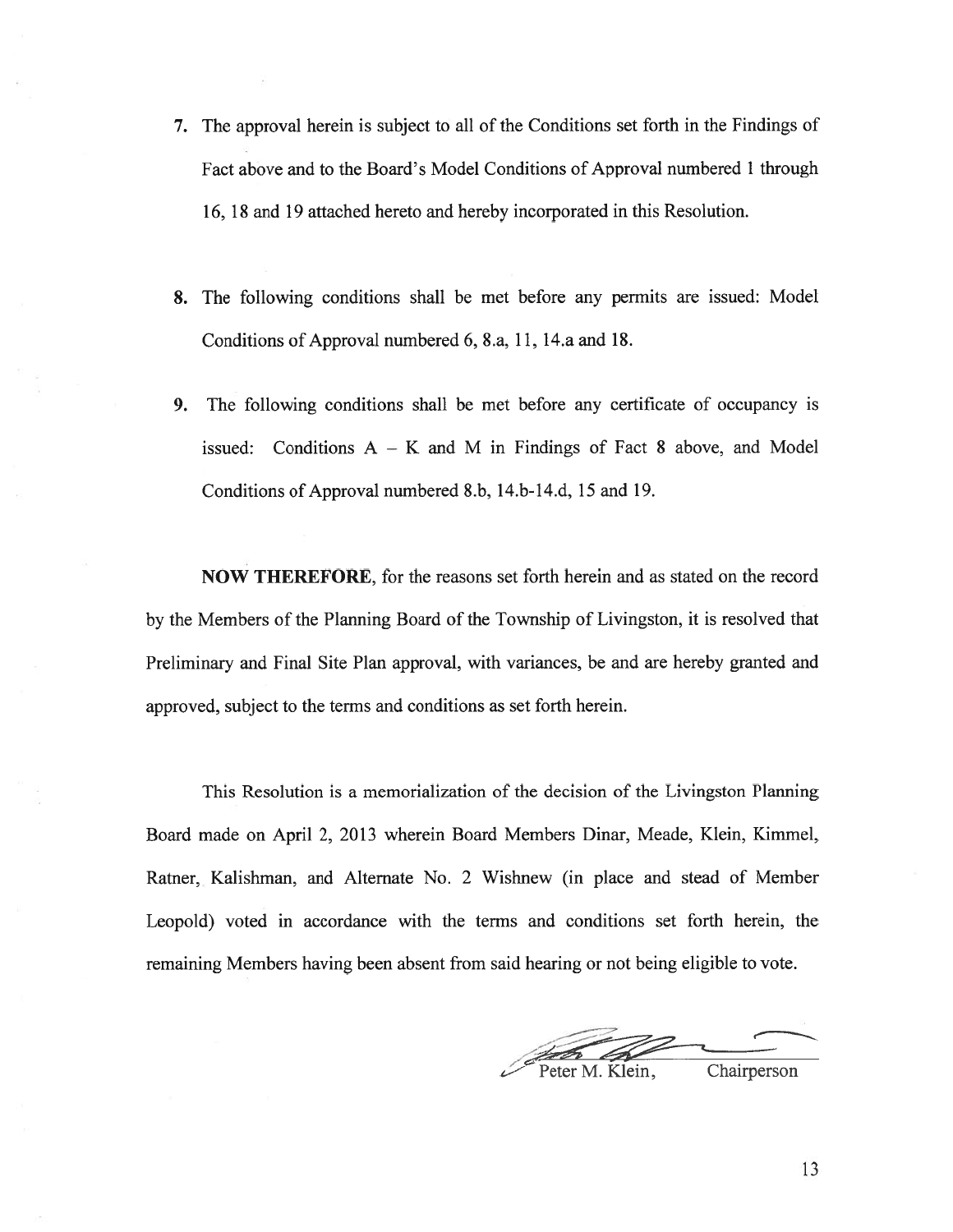I hereby certify this to be <sup>a</sup> true and accurate copy of the Resolution adopted by the Planning Board of the Township of Livingston on May 7, 2013, memorializing the decision of the Planning Board made on April 2, 2013.

# Jackie Coombs-Hollis, Secretary

## PLANNING BOARD, TOWNSHIP OF LIVINGSTON

# Model Conditions of Approval (As Amended through February 12, 2013)

Every application turns on its own facts and is judged on its own merits. Listed below are models of conditions which may be considered "standard". A standard can be tailored to specific circumstances, and may not always apply. Other or additional conditions may be tailored for any application.

## 1. Architecture

- a. Rooftop ancillary structures and equipment (other than alternative small energy systems and communications equipment) shall be screened by material compatible with the exterior finish of the building and matching the exterior color of the building as closely as possible.
- b. Enclosures of trash bins, recycling bins or dumpsters shall be of the same type of materials and the same color as the exterior finish of the building.

### 2. Blasting

In the event that blasting be necessary on the Site, the following conditions shall apply in addition to all requirements of federal law or regulations: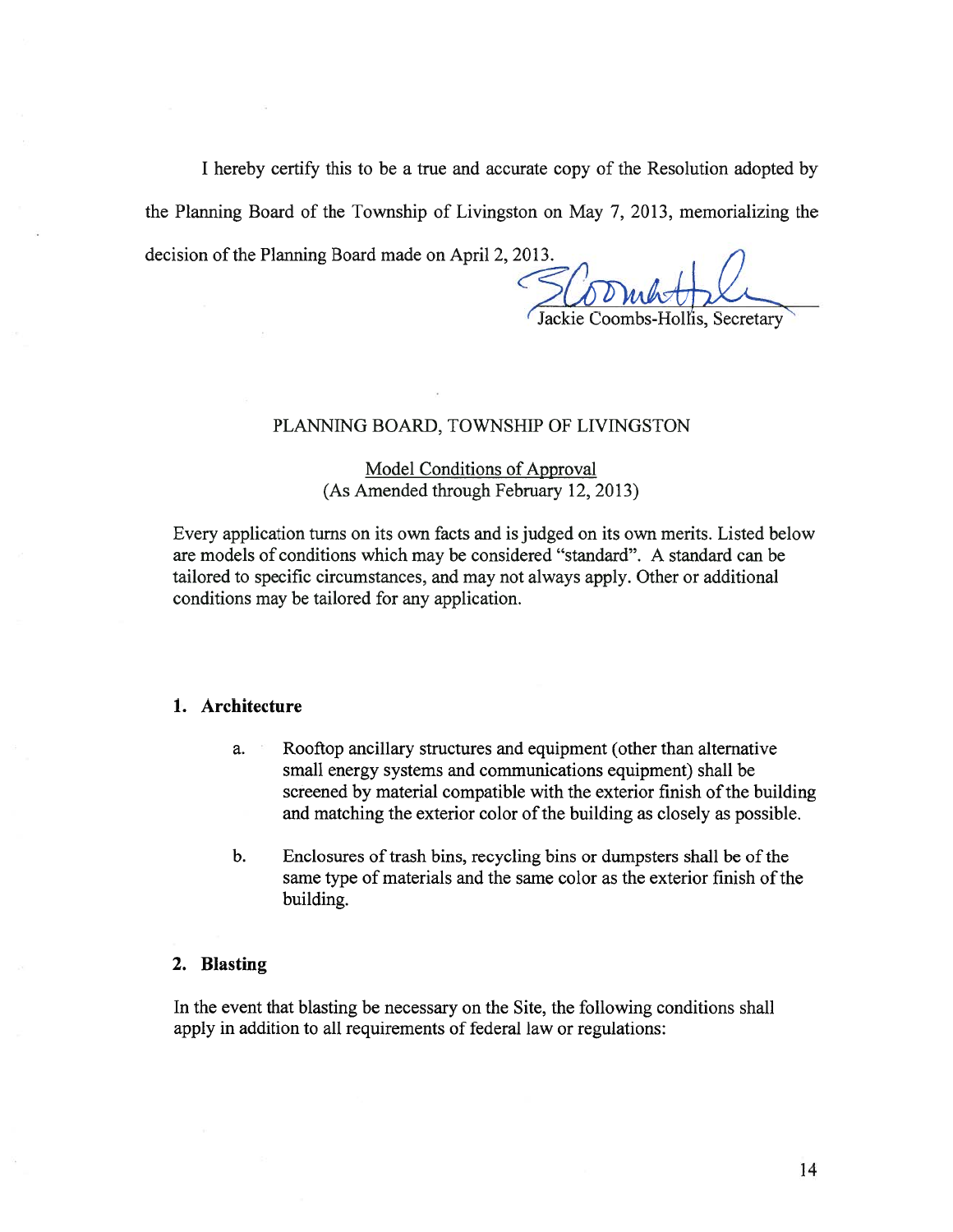- a. All blasting operations shall be performed in strict compliance with N.J.S.A. 21:1A-128 et seq. and N.J.A.C. 12:190-1.1 et seq., or superseding requirements.
- b. A pre-blast inspection of all structures on all properties adjacent to the Site or within 200 feet of the intended blasting location (whichever is the greater distance) shall be conducted at Applicant's expense. It shall be conducted no more than 60, nor less than 30, days before blasting commences. A written repor<sup>t</sup> of the inspection results shall be provided to the owner of each structure inspected within 10 days after completion of the inspection.
- c. Blasting shall occur only between 10:00 a.m. and 3:00 p.m. on Monday through Friday. Blasting during other hours may be permitted, temporarily, by the Township Engineer upon his finding that <sup>a</sup> condition constituting an emergency exists and necessitates such permission.
- d. Applicant shall coordinate all blasting with the Livingston Police and Fire Departments. If traffic control is required. it shall be provided at Applicant's expense.
- e. Applicant shall give the Township Engineer, the Chief of Police, the Fire Chief, and all owners of structures required to be inspected under "b" above, written notice of scheduled blasting operations to be received not less than 20 days, nor more than 40 days, prior to their commencement. If scheduled blasting operations are delayed or suspended they shall not be resumed until new notice has been given and received. All notices shall include the name and telephone number of Applicant's representative for purposes of receiving and responding to questions and comments.
- f. These conditions do not supersede any requirements of law or regulation that are more strict or restrictive.

# 3. Cleanliness During Demolition or Construction

- a. At the close of each work day the Site shall be thoroughly cleaned and all trash and construction debris, including that within buildings under construction, shall be placed in covered dumpsters. Dumpsters shall be removed from the Site, and replaced, before they overflow.
- b. Not less often than weekly, and whenever else required by the Construction Official or the Township Engineer, the public streets adjacent to the Site shall be manually or mechanically broom swep<sup>t</sup> to remove dirt, mud or debris originating from the Site and located within 500 feet of the Site.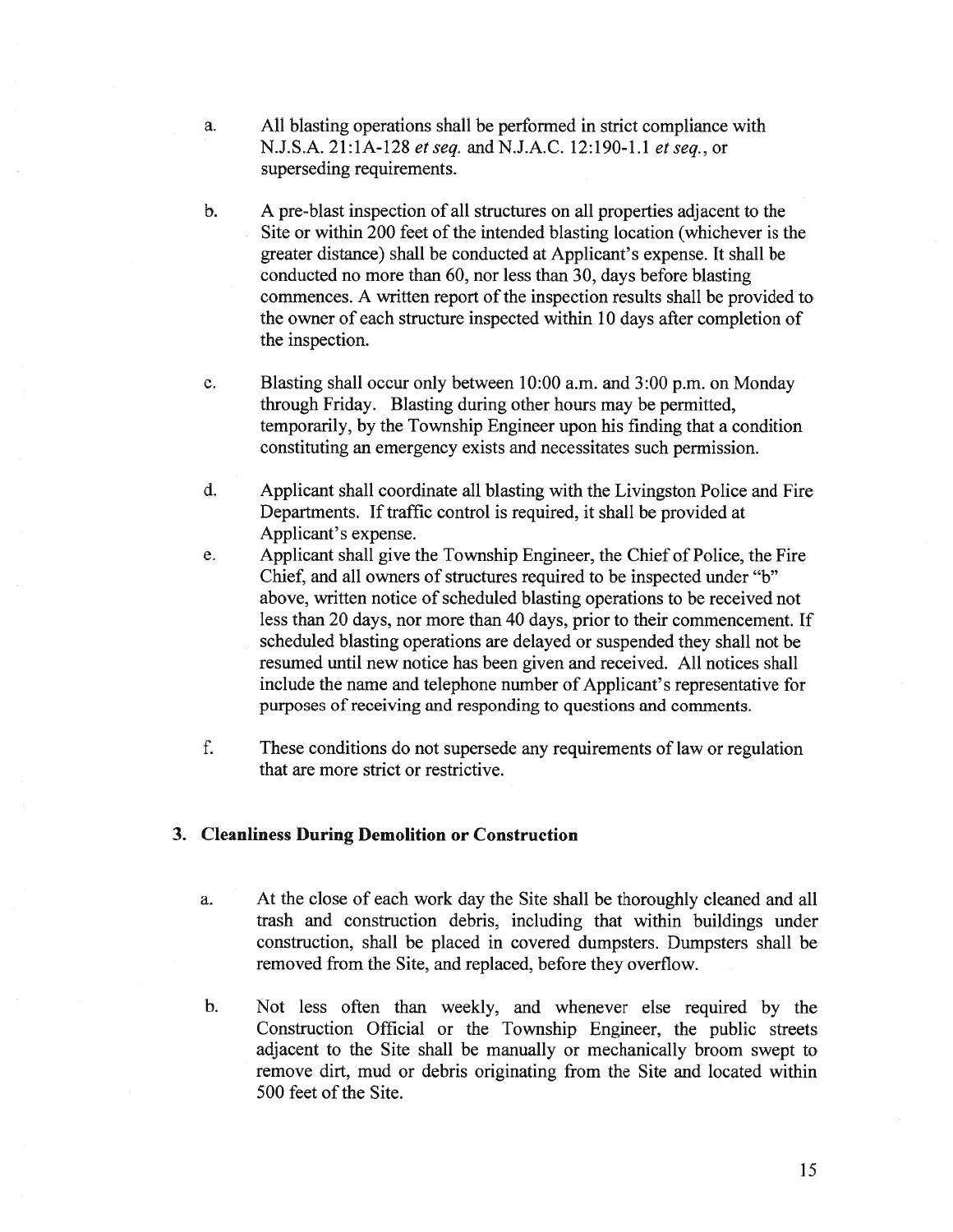c. Dust suppression methods acceptable to the Construction Official and the Township Engineer shall be utilized on the Site.

# 4. Deeds & Easements

- a. All conditions of approval that are continuing conditions shall be set forth within all deeds executed with regard to the Site.
- b. All deeds, easements, dedications or restrictions required by this approval shall be subject to review and approval by the Board Attorney prior to signing and shall be filed for recordation after such approval. The Applicant shall submit proof of such recordation to the Board Secretary, the Township Engineer and the Construction Official prior to the issuance of any permits.

# 5. Detention Basins

- a. Stormwater managemen<sup>t</sup> basins shall be established on lots created for that purpose only. No structures that are not an approved par<sup>t</sup> of the stormwater managemen<sup>t</sup> system shall be erected on any such lot. Such basins, together with their required landscaping and fencing, shall be completed, and shall have been inspected and approved by the Township Engineer, prior to issuance of the first Certificate of Occupancy.
- b. If the approval of the Application calls for title to such a lot to be transferred to the Township; at such time as the Township accepts any new streets or roads on the Site, title to the lot shall be conveyed to the Township provided that the Township Engineer is then satisfied that the basin has been constructed in full compliance with all applicable requirements. The deed conveying such title shall be subject to prior approval by both the Board Attorney and the Township Attorney.
	- c. A maintenance plan meeting the requirements of the Residential Site Improvement Standards or the Township's Stormwater Control Ordinance, or both, as applicable, shall be prepared by Applicant and shall have received the approval of the Township Engineer prior to issuance of any construction permit. Any future revisions to the maintenance plan shall not become effective until the Township Engineer's approval shall have been obtained.
	- d. Unless maintenance ofthe basin is assumed by the Township or <sup>a</sup> public agency as its direct responsibility, (1) the maintenance plan and any future revisions of it shall be recorded upon the deed of record for the property in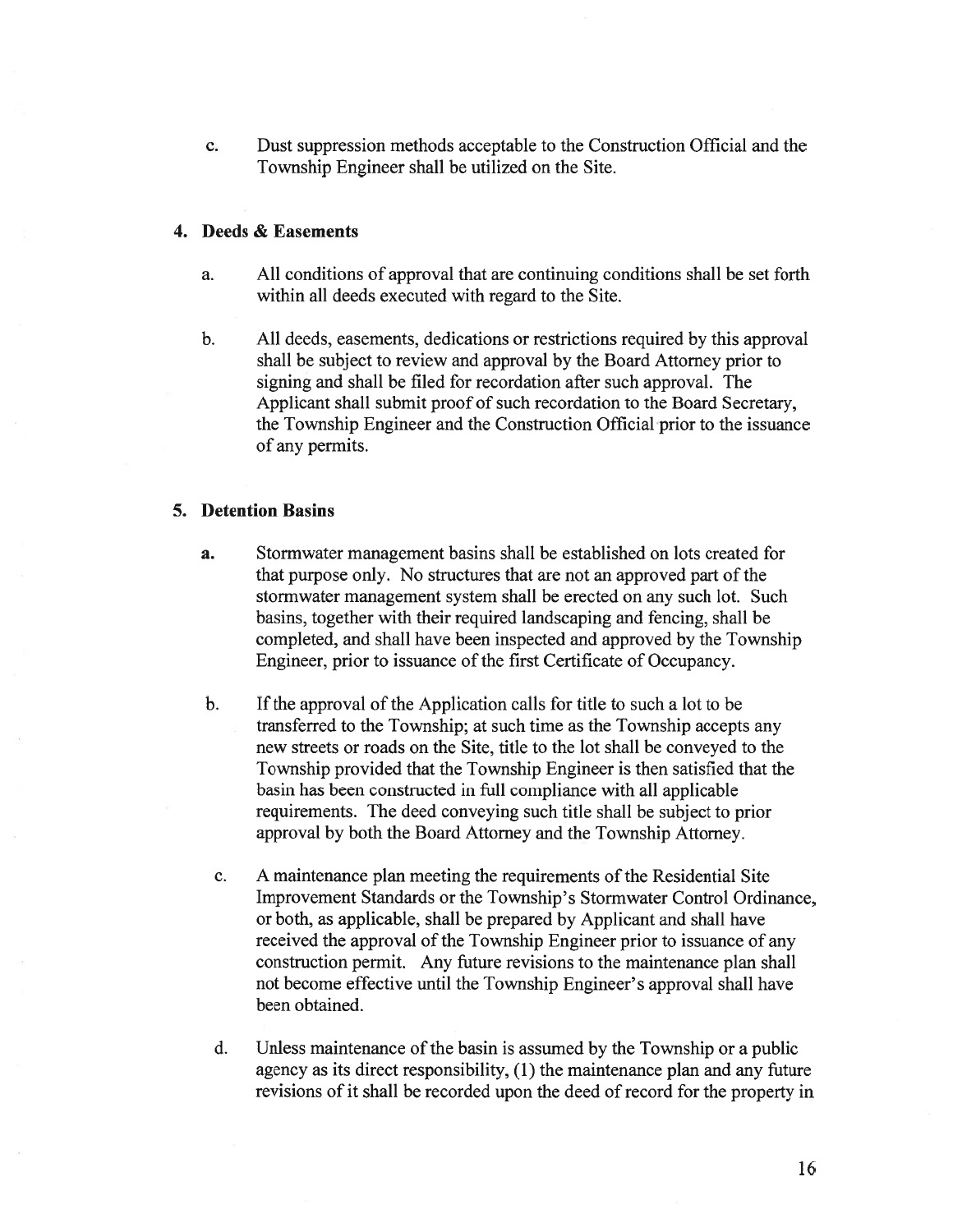terms approved in advance by both the Board Attorney and the Township Attorney; and, (2) the Applicant shall provide <sup>a</sup> performance bond for such maintenance, including landscaping and cleanliness.

# 6. Final Plans

Prior to the issuance of any Township permit for demolition of any structure, preparation of the Site, or construction of any improvement:

- a. The full text of all of the conditions of this approval, and all plan changes agreed to in the course of the hearing, shall be set out on final plans submitted to the Construction Official, the Township Engineer and the Board Secretary; and
- b. Such final plans shall have been reviewed by the Board Secretary or the Board's Planning Consultant for determination of whether the plans conform to the Board's approvals and shall then have been signed by the Board Chairman, the Board Secretary and the Township Engineer.
- c. Such final plans shall comply with the Uniform Construction Code and the Barrier Free Subcode as then in force in the State of New Jersey. If, during performance of work pursuan<sup>t</sup> to the Board's resolution and permits that have been issued, field conditions indicate need for change(s), such need shall be called to the attention of both the Construction Official and the Township Engineer for approval of any such change before it is implemented. If any such change is significant, permission to amend the Site Plan may have to be sought from the Planning Board. Until all requirements under approved plans and the Uniform Construction Code, including accessibility requirements, have been completed or bonded, any certificates of occupancy issued shall be temporary certificates only.

# 7. Flood Hazards

- a. Insert on the final site plan and/or subdivision map <sup>a</sup> metes and bounds description of all flood hazard areas located on the Site.
- b. Insert in all deeds for individual lots that contain or are adjacent to flood hazard areas, and on the preliminary and final subdivision maps or plats, the following covenant: "The lands designated herein contain flood hazard areas. There shall be no disturbance of any kind as to any flood hazard area unless permitted by N.J.D.E.P. pursuan<sup>t</sup> to the Flood Hazard Control Act, N.J.S.A. 58:16A-50 et. seq. or superseding requirements."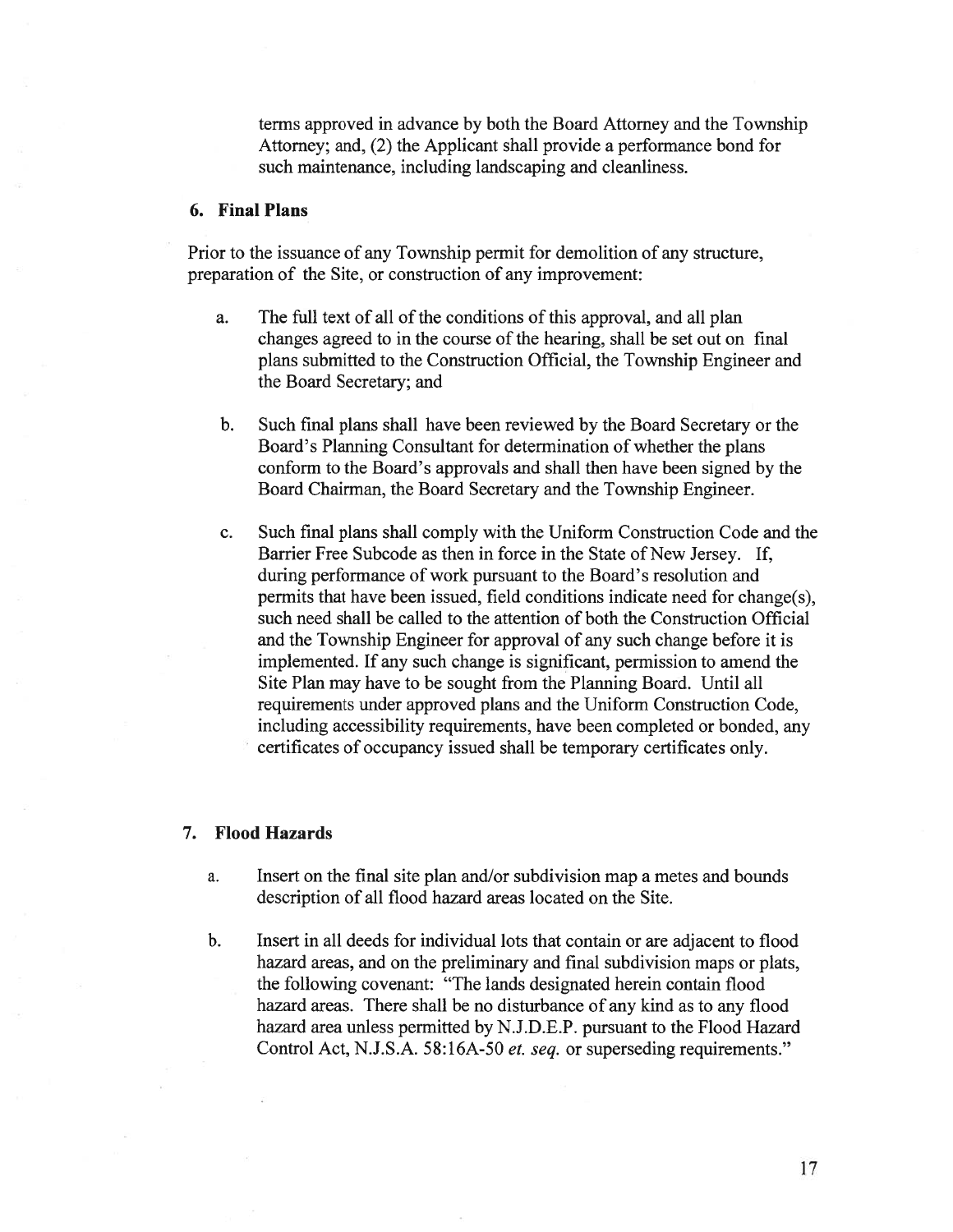### 8. Guarantees and Bonds

- a. The approval of this Application is subject to the posting, with terms acceptable to the Township Engineer, of any and all required performance guarantees, bonds, soil erosion and sediment control approvals, and any other requirements of Township ordinances prior to the issuance of any permits for commencement of site preparation or construction.
- b. This approval is also conditioned upon the Applicant's providing, prior to issuance of the first Certificate of Occupancy, a performance guarantee acceptable to the Township Engineer for any aspects of the approved landscaping or fencing that has not been completed by the time of issuance of such certificate.

# 9. Landscaping & Environmental Protection

- a. All deciduous trees planted shall have <sup>a</sup> caliper of not less than 2.5 inches measured at <sup>a</sup> height of 4.5 feet above ground level. All evergreen trees planted shall have <sup>a</sup> height of 6.0 to 8.0 feet.
- b. Street shade trees shall be <sup>p</sup>lanted as required by Township Code § 170-72 and shall not be included in the calculation of Replacement Trees required by the Trees Ordinance.
- c. Any tree or other planting installed in accordance with the plans which dies shall be replaced, within the current or next planting season, in kind and at the same size as it had reached at the time of death; excep<sup>t</sup> that if it died more than three years after planting its replacement need not be larger than the size it had reached three years after planting. The same replacement requirements shall apply to any tree or other planting installed in accordance with the plans if subsequently removed because of damage or disease.
- d. No tree existing on the Site at the time of filing of the application shall be removed unless removal is approved under the Trees Ordinance or by this Board. Every existing tree to be preserved shall be tagged and shall be shown on the Site Plan or Subdivision Plan. During site preparation and during construction, each such tree shall be protected by snow fencing or <sup>a</sup> more substantial means approved by the Construction Official. No soils, excavated materials, or any construction equipment or building materials, shall be stored or operated within <sup>a</sup> root protection zone that shall be the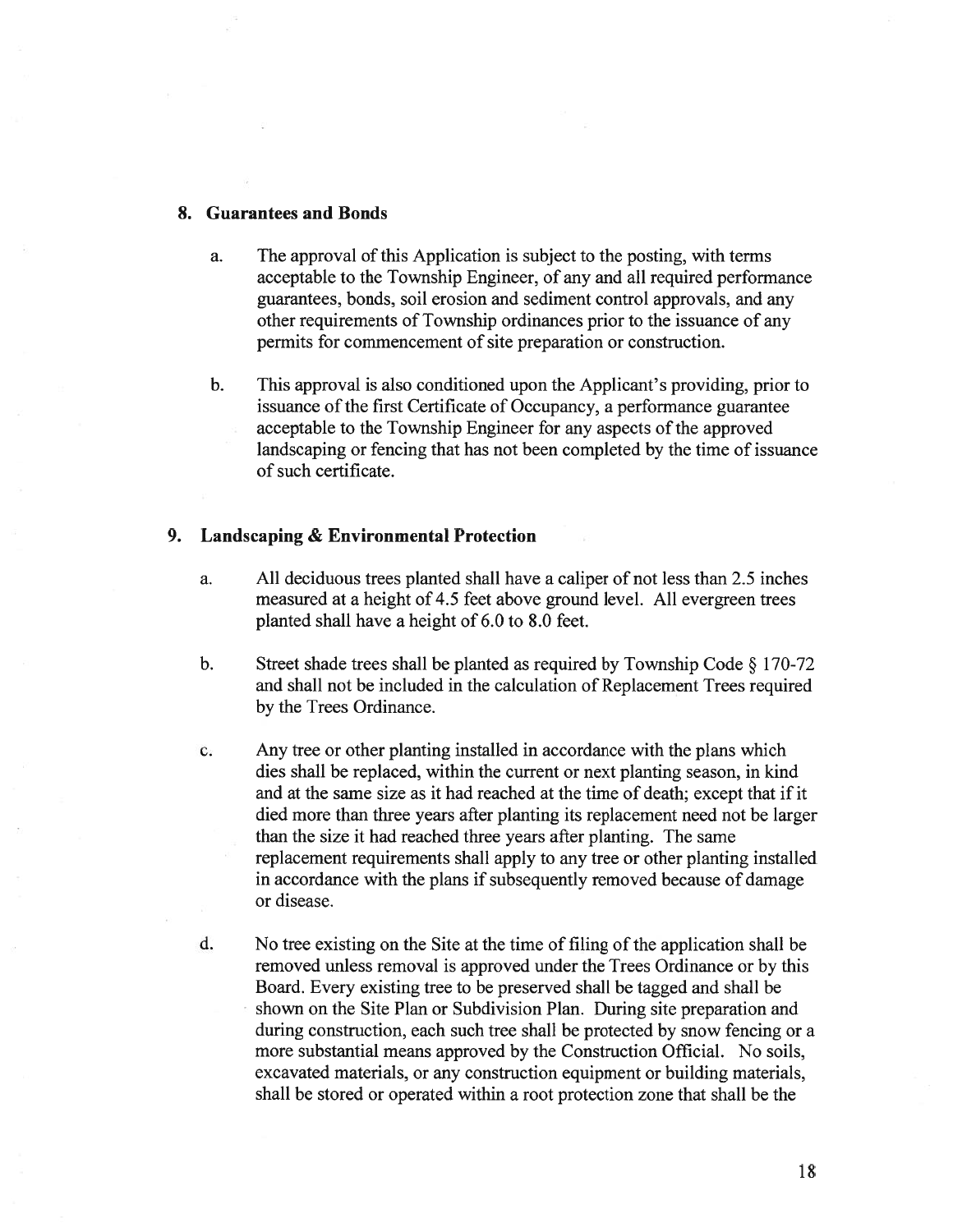greater distance of (i) the crown drip line, or (ii) <sup>a</sup> distance equal to caliper multiplied by one (1) foot, (but never less than eight (8) feet from the trunk of <sup>a</sup> tree to be preserved), or anywhere else where such soil or materials can adversely affect the health of trees to be preserved. All work done within the root protection zone shall be accomplished with hand tools.

- e. The grade of land located within the root protection zone shall not be raised or lowered more than three (3) inches unless compensated for by welling or retaining wall methods; but in no event shall welling or retaining walls be installed less than eight (8) feet from the trunk of <sup>a</sup> tree.
- f. During site preparation or construction, no fuel storage, and no refueling, maintenance, repair or washdown of construction vehicles or equipment, shall occur within fifty (50) feet of any tree to be preserved.
- g. Any provision of the Trees Ordinance, Chapter 306 of the Code of the Township of Livingston, that establishes <sup>a</sup> conflicting standard or requirement shall control.
- h. No mulch shall be placed, or allowed to accumulate, within six inches of the trunk of any tree or shrub planted on the Site in compliance with this resolution. Mulch shall not be applied, or allowed to accumulate, elsewhere within the drip line of the tree or shrub to <sup>a</sup> depth in excess of four inches.

### 10. Noise

- a. No site preparation, demolition or construction activity shall be performed on the Site on Sundays, or before 7:30 a.m. or after 5:00 p.m. on weekdays, or before 9:00 a.m. or after 5:00 p.m. on Saturdays or federal holidays.
- b. All vehicles and motorized machinery operated on the Site shall be equipped with properly operating mufflers.
- c. No site preparation, demolition or construction activity (other than authorized blasting) shall produce, at the property line, (i) continuous airborne sound at <sup>a</sup> sound level in excess of 65 dBa, or which has an octave band sound pressure level in decibels which exceeds the standards provided in 32 N.J.R. 2230 et. seq., or (ii) impulsive sound in air which has <sup>a</sup> peak sound pressure level in excess of 80 decibels, or (iii) impulsive sound in air which repeats more than four times in any hour and has <sup>a</sup> peak sound pressure level in excess of 50 decibels.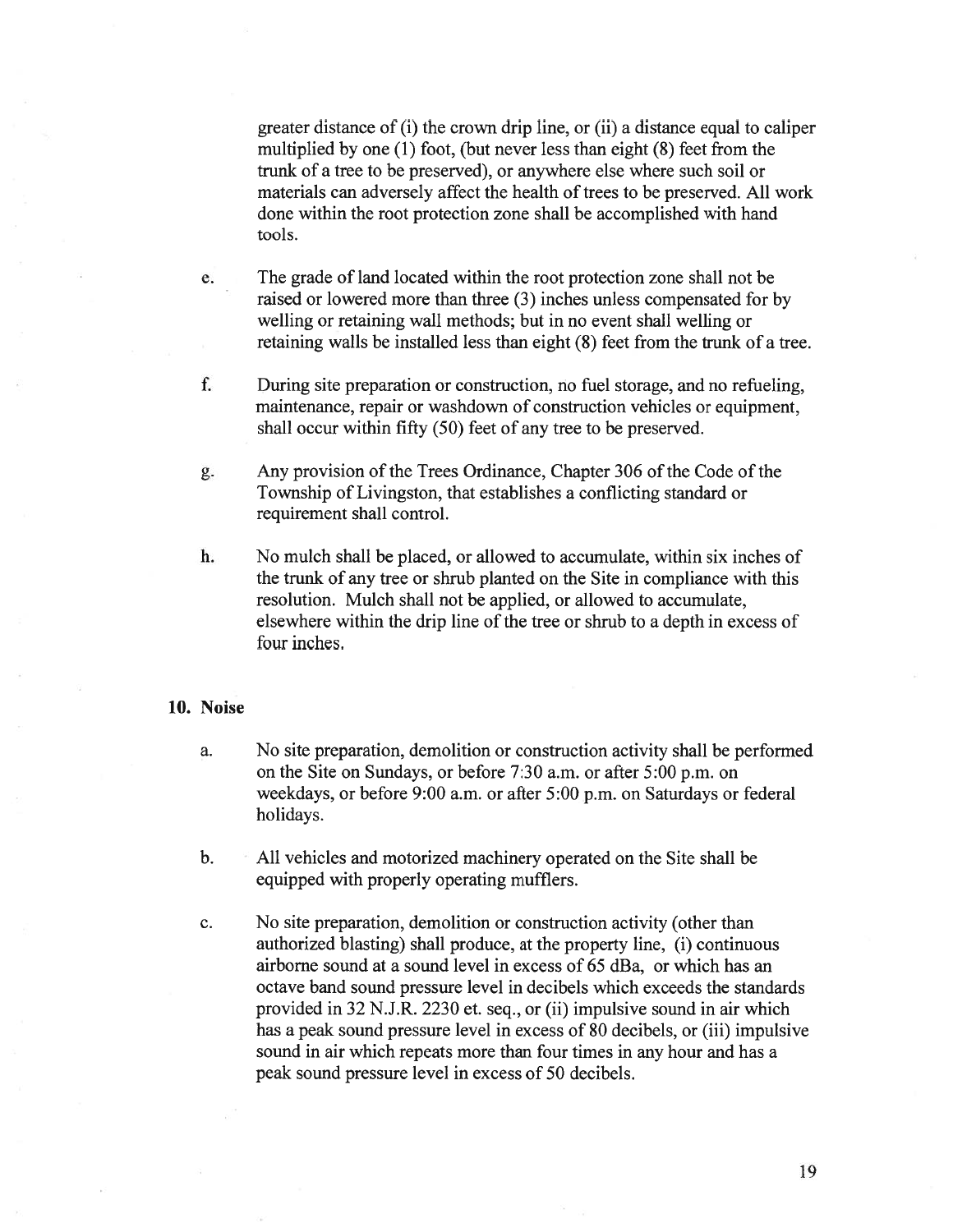d. Relief from these noise conditions may be permitted, temporarily, by the Township Engineer upon his finding that <sup>a</sup> circumstance constituting an emergency exists and necessitates such permission.

# 11. Other Governmental Approvals

- a. Applicant shall comply with all applicable Federal, State and local laws and regulations and obtain any other governmental approvals required for implementation of this application as approved. If any other governmental agency or authority grants <sup>a</sup> waiver of or variance from any law, rule or regulation, or imposes any condition or requirement, which affects this approval or any of the conditions contained herein, then this Board shall have the right to review such action as it relates to this Board's approval or conditions and to modify, amend or revoke its approval and/or conditions.
- b. No Township permit for demolition of any structure, or preparation of the Site or construction of any improvement shall be issued until proof of reques<sup>t</sup> for such required approvals and any action thereupon, shall have been presented to the Construction Official and the Board Secretary by the Applicant.

# 12. Paving and Sidewalks

- a. Applicant shall install the top course of street paving:
	- (1) For residential development not later than the earlier of three (3) years after the issuance of the first Certificate of Occupancy or three (3) months after fifty percen<sup>t</sup> (50%) of residential units have received Certificates of Occupancy.
	- (2) For non-residential or mixed-use development, prior to issuance of the first Certificate of Occupancy.
- b. All manholes, catch basins, and driveway curbs shall be ramped until the top course of street paving has been installed.
- c. All sidewalks shall be constructed of concrete or of non-asphalt payers and shall be not less than four feet wide in <sup>a</sup> residence district or five feet wide in the Business Improvement District. Existing sidewalks that do not meet prior Township Code requirements shall be replaced to the standard for the new sidewalks.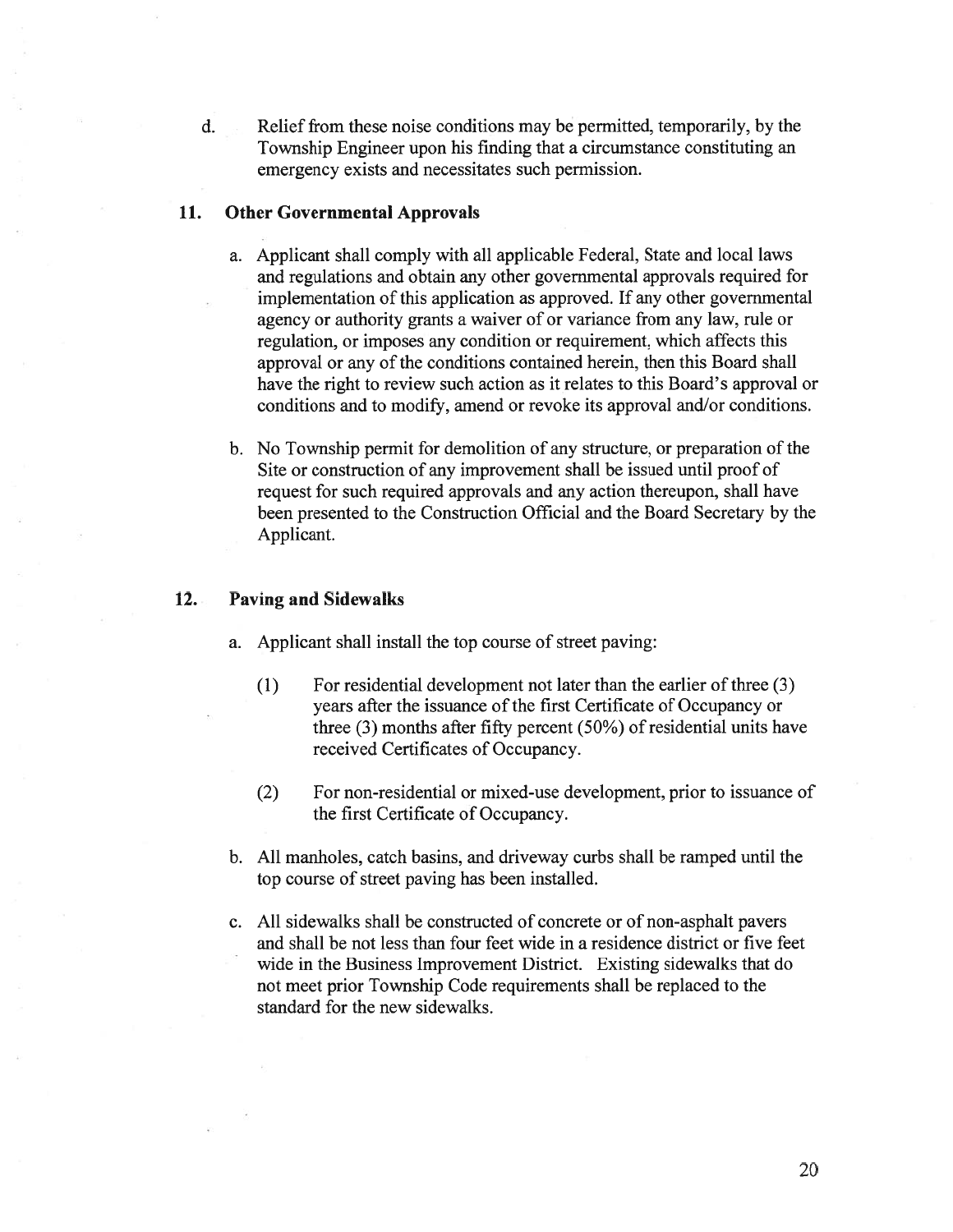### 13. Signs

The Board retains jurisdiction over any and all signs until the final Certificate of Occupancy has been issued.

# 14. Traffic and Parking Safety and Enforcement

- a. At the time of applying for <sup>a</sup> building permit the Applicant shall submit proof of having filed <sup>a</sup> written reques<sup>t</sup> pursuan<sup>t</sup> to, and in accordance with, N.J.S.A. 39:5A-l , requesting that N.J.S.A. 39:1-1 et seq. be made applicable to the roads, streets, driveways, parking areas, etc. within the Site. The Applicant shall provide proof of the governmental action on such reques<sup>t</sup> to the Construction Official prior to issuance of the final Certificate of Occupancy.
- b. Lines of sight established for entrance and exit driveways of the Site shall be shown on the as-built site plans, and no structures, trees or plants that would interfere with such lines of sight shall be permitted at any time.
- c. All traffic and parking provisions in the approved site plans or otherwise required by the Board's resolution shall be accomplished prior to issuance of the first Certificate of Occupancy.
- d. The Applicant shall comply with State law and applicable Township ordinances regarding handicapped parking and shall maintain such spaces and all the traffic and parking signage and markings on the Site in good order and repair.

### 15. Utilities for Site Plans and Major Subdivisions

Applicant shall construct all utilities underground as required by law, and shall submit to the Engineering Department <sup>a</sup> written instrument from each serving utility evidencing full compliance with this condition and with Township Code § 170- 73.A.(17) before issuance of any Certificate of Occupancy.

# 16. Wetlands

a. Applicant shall insert on the final subdivision map and/or site plan <sup>a</sup> metes and bounds description of all wetlands, wetlands transition areas, and buffers on the Site.